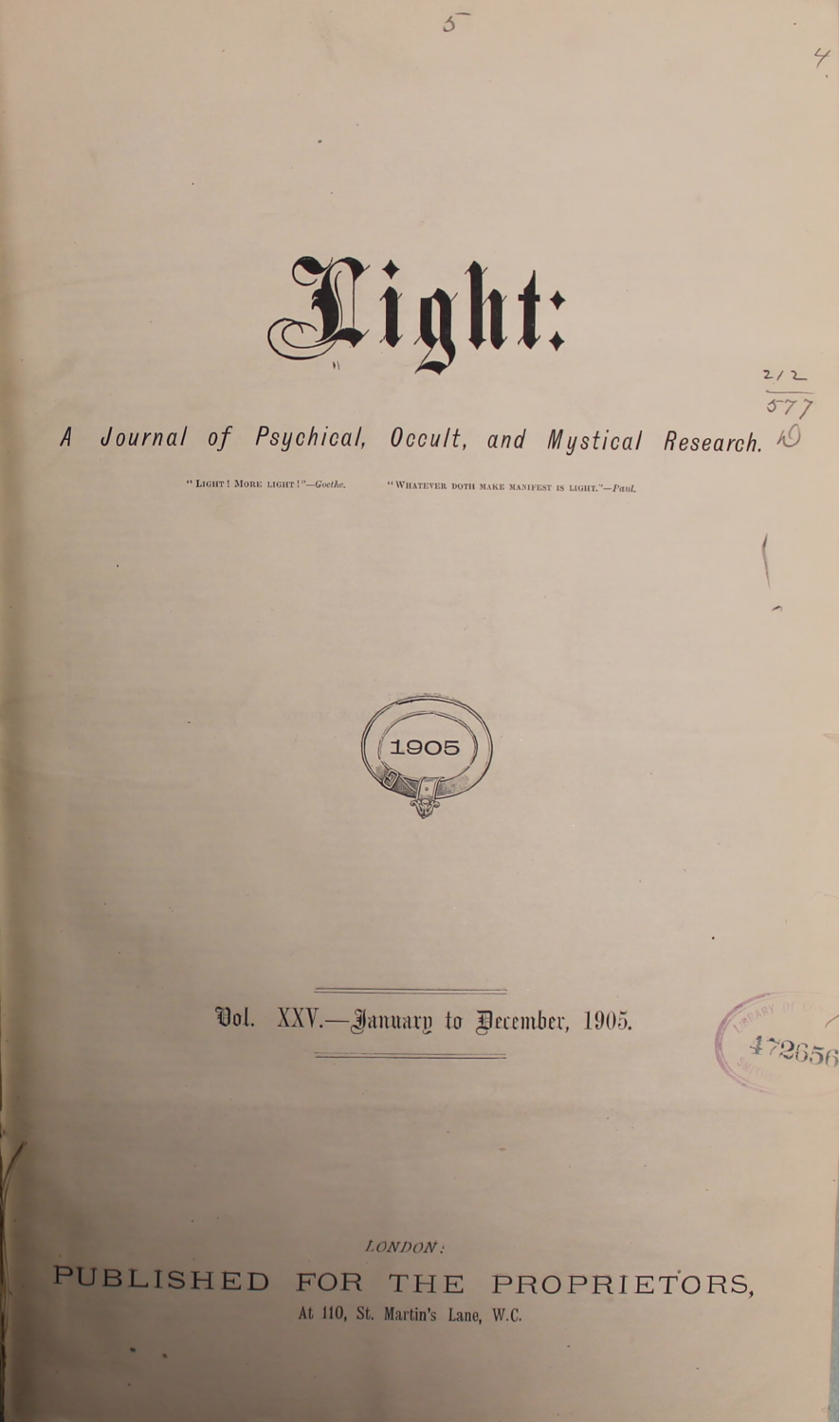the

 $B = 100$ 

**LONDON : THE FRIARS PRINTING ASSOCIATION, LIMITED 26A, TUDOR STREET, E.C.**

 $\ddot{\text{a}}$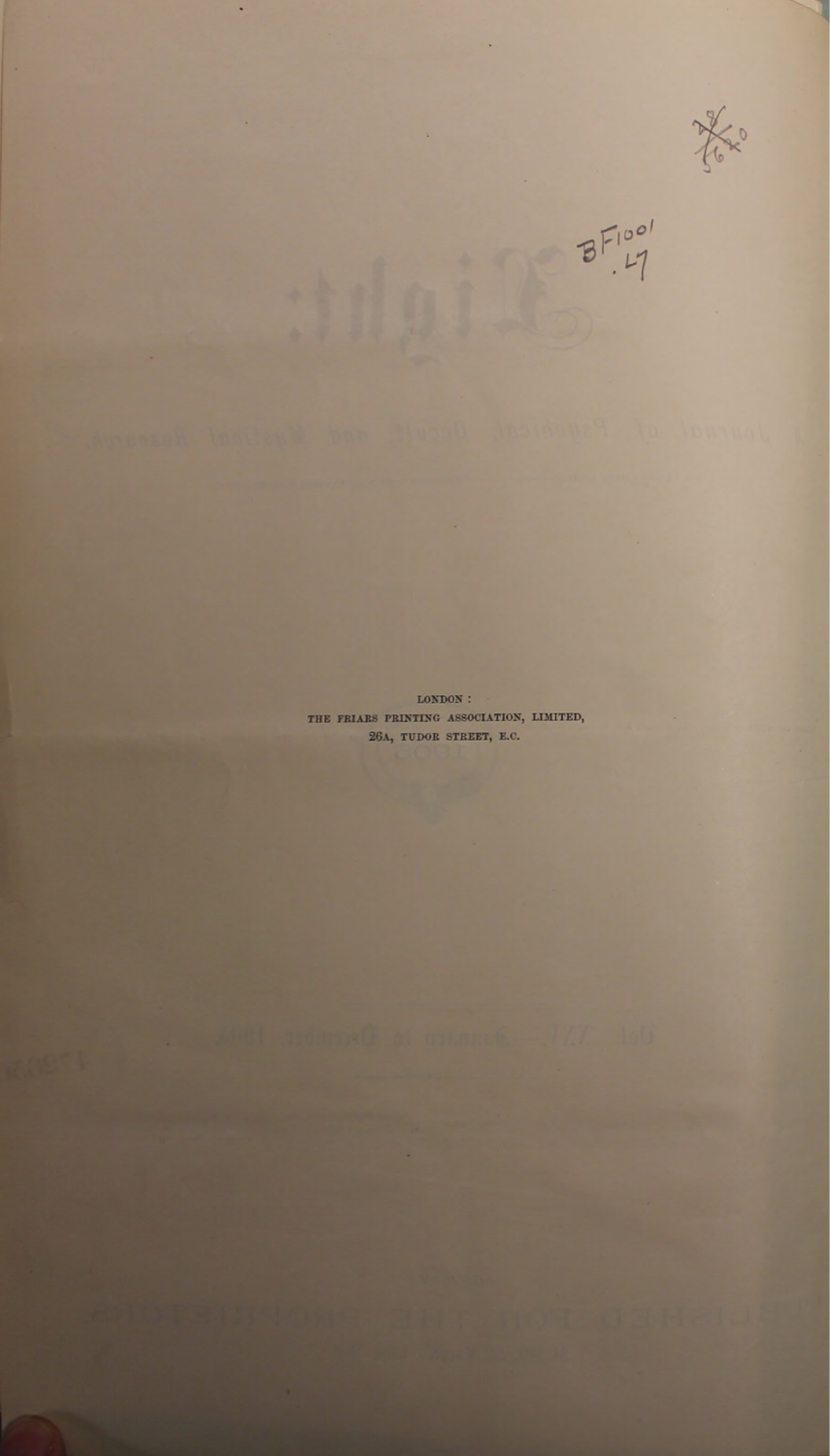$\mathbf{A}^{\text{dept, Hindu, 579, 600}}_{\text{Adaptship and Saintship, 11, 59, 192, 274}}$ <br>Advice, Good, 329<br>Affirmations, Power of, 567<br>Ahrinziman Fund, 563, 586 Algiers, Test Séances at, 471, 555, 567, 573<br>Amulets, 459, 563<br>Andrée, Fate of, 519<br>Andrée, Fate of, 519<br>Angels, Ministering, 105, 251, 273<br>Angels, Ministering, 105, 251, 273<br>Animals and Death, 2, 80, 300, 478, 491, 503<br>An ' An Old Correspondent,' Articles by, 29, 112, 184, 01d Correspondent,' Articles by, 29, 122, 345, 421, 4114, 216, 229, 293, 293, 293, 293, 293, 293, 294, Appartitions, 161, 465, 477, 543<br>
Appartitions, 161, 465, 477, 543  $\begin{tabular}{l} \textbf{D} {abytonian Magica and Religion, 317} \\\textbf{D} {abytonian In Future Life, 468} \\\textbf{Beha'ssm, 163, 175} \\\textbf{Belagium, Spiritalism in, 328, 430, 453} \\\textbf{Besant, Mrs., Criticised, 150, 178, 228, 255, 275, 280, 280, 305, 307, 308, 308, 308, 308, 308, 309, 400 \\\textbf{Bible and Spiritualsm, 685, 680,$ Bishops on Spiritualism, 99, 196, 404, 545, 560, 585<br>Bind, are they Clairroyant 7 309, 411, 431<br>Bolton, Mr. Gambier, Address to, 303<br>Bolton, Mr. Gambier, Address to, 303<br>Boods of Earth Loosened, 564<br>Boodh, General, Tribut  $\bigodot$  C campbell, Rev. R. J., on Evil, 365, 434<br>Capital Punishment, 33, 61, 94, 107, 119, 143<br>Casts of Spirit Forms, 430, 513, 441<br>Cats of Spirit Forms, 430, 513, 445<br>Catholics and Spiritualism, 292<br>Chambers, Dr. R., and Circle, A Successful, 3<br>Clairaudience, 479<br>Clairvoyance, 17, 21, 96, 356, 425, 443, 496, 610<br>Clairvoyante Infants, 71, 108, 132<br>Clothes, Philosophy of, 206<br>Clothes, Spirit, 401<br>Clowne, Materialisations at, 254, 415, 451, 4 Cobb, Rev. Dr., Address by, 550<br>
Cohiclience or Otherwise, 440, 461, 473, 485, 604<br>
Colles, Dr. A., Address by, 225, 247<br>
Colley, Archideacon, 158, 346, 440, 478, 483, 515, 524<br>
Colley, Archideacon, 158, 346, 440, 478, 48

 $\overline{\phantom{a}}$ 

go  $\beta$ 

Burg  $\overline{C}$ 

Dante, Spiritualism of, 7, 202<br>
Davis, Rev. J. Tyssul, Addresses by, 103, 115,

**D'Espftrance, Aladame, Address by, 81, 43, 55 Diagnosis, Spirit, 101, 140, 402, 419, 492**

## INDEX

**Double, An M.P.'s, 232, 283 Dreams, Premonitory, 295, 304, 467, 538, 587 Dreams, Remarkable, 70,178, 376, 403, 466, 472, 479,** 485, 502<br>Drunkard Saved by Spirits, 543<br>Duguid, David, Testimonial, 154, 156, 183, 203, 209,<br>227, 240, 273<br>Dying, Experiences of, 460, 552, 619

E **clipses of the Sun, 429 Emotion, Influence of, 159 Environment, 602** Ether, Existence of, 502, 500, 619<br>
Evil, 365, 867, 434, 563, 575, 612<br>
Exorcism and Hypnotism, 9<br>
Experiences, Personal. Address by Madame d'Es-<br>
pérnuce, 31, 43, 55<br>
Experiences, Real, 125, 400, 500, 551, 576 **Eyes of Mediums, 11,35,119**

 $\prod_{\text{vnew} \in \mathbb{N}}$  19, 355, 387<br>Faith Healing, 545<br>Faith Healing, 545<br>Ferlowship, Spiritual, 353, 544<br>Ferrier, Rev. J. Todd. Address by, 92<br>Fiction, Spiritualism in, 291, 531<br>Food and Diet, 19, 86, 149, 168, 291, 301, 44 Fourth Dimension, 143<br>Fox Family, 197, 501<br>Free Thought and Morality, 347, 469<br>'Friends, 'Lives of, 16<br>Funeral Ceremonies, 310<br>Funeral Ceremonies, 310

G **alician Medium, 194, 232, 297 Gapon, Father, 315 Ghosts, 43, 89, 139, 569, 613 Gnosticism, 232** Gospels, Origin of, 47<br>Grace before Meals, 312<br>Gramophone at Séance, 514, 551<br>Green, Mrs. Ellen, 396, 443, 492, 563

 $\begin{array}{l} {\bf H}\text{ allviations, 221}\\ \text{Happiness, 24, 290, 427, 605}\\ \text{Haating, Magnetic, 38, 144, 288, 293, 513, 619}\\ \text{Healing, Napinets, 83, 144, 288, 293, 613, 619}\\ \text{Heating, Spirit, 26, 144, 311, 348, 395, 400, 465, 629\\ \text{Heaven, A Realistic, 439}\\ \text{Hereven, A Realistic, 439}\\ \text{Hencey, What is? 75, 40$ 

I **dentity, Proofs of Spirit, 10, 15, 41, 125, 160, 231, - 251, 345, 351, 352, 365, 429, 495, 514, 552, 562, 575, 580, 581, 598, 599, 611 Identity, Spirit, Problem in, 52, 80 Illustrations—**  $\begin{array}{l} \mbox{Protessor Richets, 63} \\ \mbox{Dr. A. R. Wallace, 622} \\ \mbox{Dr. A. R. Waldace, 522} \\ \mbox{Vole Figures, 136} \\ \mbox{Immortality, Adtres by Dr. Peebles, 239, 267, 278} \\ \mbox{Immortality, 407, 436, 533} \\ \mbox{Impostor in Paris, 309} \\ \mbox{Indian Medicine Men, 296} \end{array}$ Inquires and Inquiries,  $450, 512, 530, 564, 575$ <br>Insanity, 41, 215, 307, 460, 477, 495<br>Instinct, Reason, and Intuition, 206<br>Invading Influences, 463<br>Invading Influences, 463<br>Involtion and Evolution, 251, 274, 287, 31<br>Ire

 $\begin{array}{l} \textbf{J} \text{ames, Prof., Interviewed, 300} \\ \textbf{J} \text{ Japanese Psychology, 317, 350} \\ \textbf{Japanese spiritualism, 5, 245, 265, 506, 300, 325, 514, 521} \\ \textbf{Jesus, 'Life and Discountres,' 11, 620} \end{array}$ 

**Jesus, Transfiguration, Ac., 10, 23, 40, 59,191, 228, 277,586,597 Jewish anil Christian Religion, 518, 537 Jung-Stilling, 36, 47**

 $K$ ey, The (an Allegory), 99, 120, 124, 155<br>Kinship of Man with the Universe.  $\frac{334}{294}$ , 239, 311<br>Kinship of Man with the Universe. Address by<br>Mr. H. Burrows, 535, 547

L **allies' Hats and Bonnets, 229, 287, 299, 312 Law Divine, The, 603 Leading Articles—** Absent<br/>—Present, 60 $\label{eq:2} \begin{minipage}[t]{0.9\textwidth} A] = \text{Nons} \\ \text{Arrevaler Hymns, The, 126}\\ \text{Arneclacon Wilberfore's `Mesauge,' 102}\\ \text{Arneclair Criticism, 511}\\ \text{Arneclair Criticism, 511}\\ \text{Ascendic diffin, 511}\\ \text{Ascendic Thins, 76; 70\\ \text{Carreimig Pasting, 102}\\ \text{Converming Fasting, 102}\\ \text{Converming Fasting, 102}\\ \text{Converming Fasting, 10$ Nature's Resurrections, 188<br>
Morel Contentions, The, 450<br>
Non-Reisdent God, A, 369<br>
Non-Reisdent God, A, 369<br>
One Thing Needful Missing, 534<br>
One Thing Needful Missing, 534<br>
Our Faith in the Unseen, 378<br>  $^{\circ}$ Our Faith i **Light in the East. Address by Air. E. Wake Cook, 163,175** Linnæus as Occultist, 83<br>Lobb, Mr. John, 243, 244, 263, 276, 288, 299, 311, 333<br>334, 372, 384, 380<br>London, Sorrowing, 521, 545, 559, 589, 582, 593<br>London, Sorrowing, 521 Lo<br/>NONOS S'IUAITAT ALLAINCE.<br>THAIRINE AN CHAIRINGE, 211, 223 Address by Mr. Herbert Burrows, 535, 847<br>Address by Mr. Herbert Burrows, 535, 847<br>Address by Der. Dr. Colbb, 559<br><br/> $25$  Address by Mr. A. Colles, 225, 24

 $\begin{array}{l} \displaystyle \mathbf{M}^{\text{augretian, I} \text{Humun, I} } \text{19} \\ \text{Mam, U prigh 1} \\ \text{Manks, Mrs, L., 57, 75, 77, 83, 94} \\ \text{Manuscript, Story of, 405, 622.} \\ \text{Manuscript, Story of, 405, 622, 522.} \\ \text{Mooris and Spiritualism, 299, 319, 352} \\ \text{Masterialisation and Transformation, 120} \\ \text{Materialisation, Process of, 364} \\ \text{Materialisation, Process of, 364} \\ \text{$